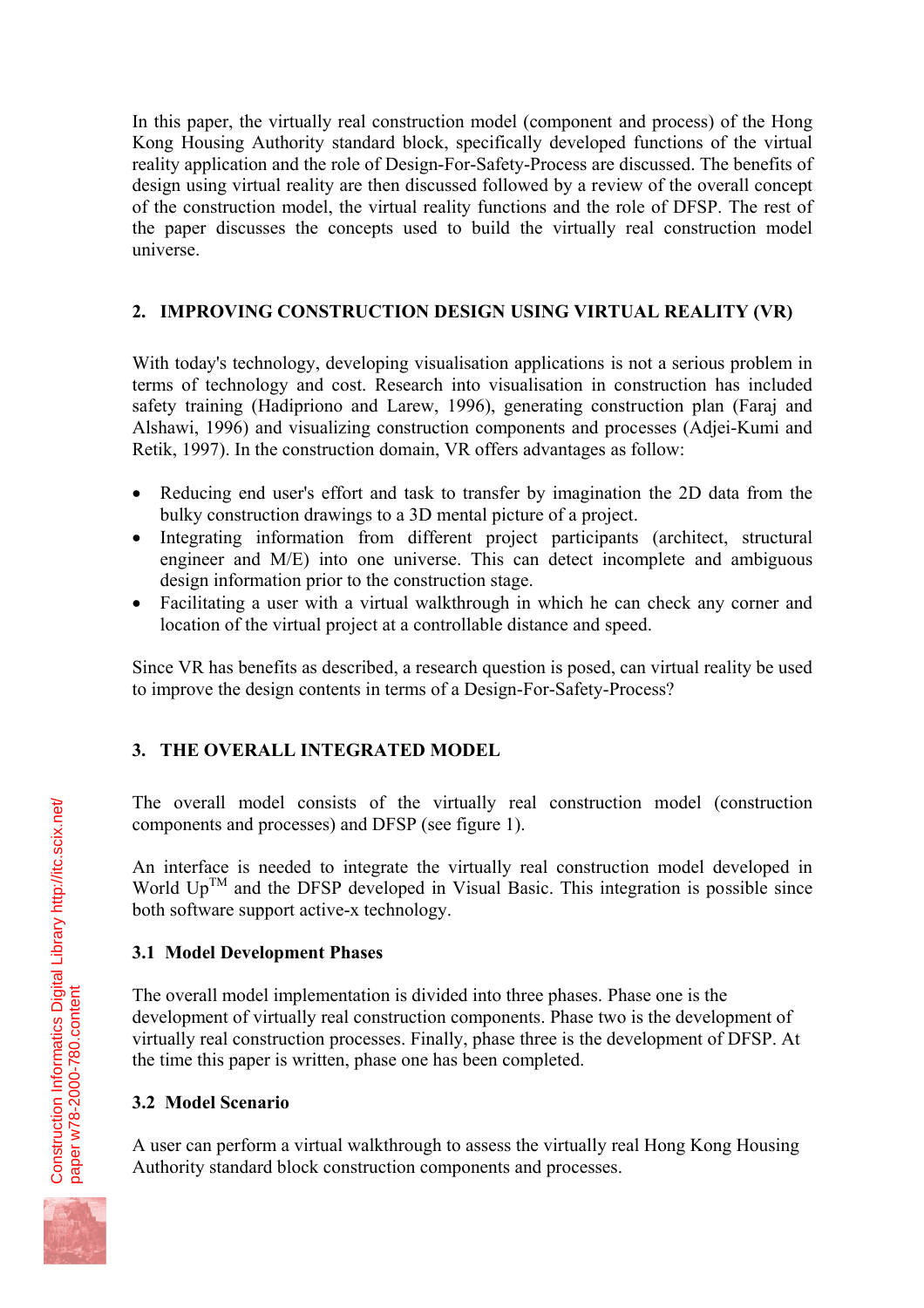For the purpose of the virtual walkthrough to assess the construction components, processes and DFSP, three virtual reality functions, collision detection, terrain following and pick geometry, developed in World  $Up^{TM}$  are used.



*Figure 1. The Overall Model of Virtually Real Construction Model and DFSP.* 

# 3.2.1 Collision Detection

Collision detection enables the system to detect whether a collision has occurred between two objects. The collision is detected if the object bounding box collides with another object bounding box.

In this overall model, collision detection facilitates a better real walkthrough environment since the user is not allowed to walk into an object modeled, such as a wall. Also, it alerts the user if he is struck by a moving object, such as an object being transported.

# 3.2.2 Terrain Following

Terrain following facilitates the user to walk following a terrain provided such as a floor level. This terrain following has two benefits:

Providing the user the ability to maintain his walking plane.

Providing a fall mechanism due to different levels of terrain. This enables a fall related to height mechanism if the safety plan has not been implemented properly, e.g. an uncovered open slab.

## 3.2.3 Geometry Picking

Geometry picking is used to select an object in the virtually real construction project by pointing the mouse at the construction component intended. The selected object, construction component, is needed to trigger the DFSP database.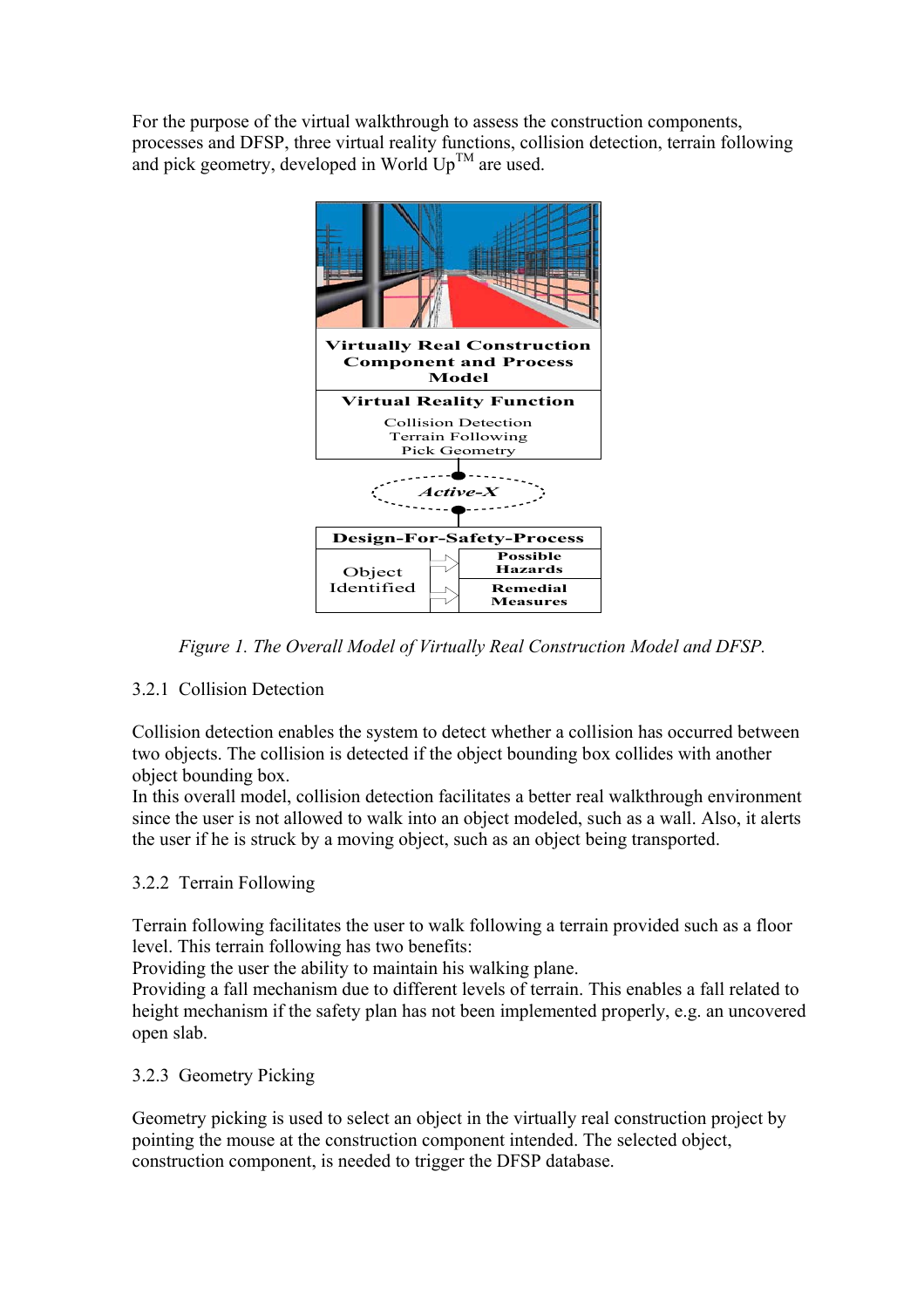#### 3.2.4 Design-For-Safety-Process

General Electric developed guidelines for product design in the 1960s, but a significant benefit was not realised until systematic Design for Assembly (DFA) was introduced in the 1970s. Other design for 'something's; such as manufacturability, inspectability and quality; were developed in the 1980s. Then, in 1990s, DFX has been used as an umbrella for all of these terms.

The potential of DFX is enhanced by the availability of a powerful representation tool such as virtual reality, where design can be represented in three-dimensional graphical data and a walkthrough function enabling the user to discuss any aspect of the object in a virtually real location.

Virtual reality of components and processes of a construction project will be used to develop a Design-For-Safety-Process (DFSP) methodology which aims to point out the safety hazards inherited by the construction components and activities.

The main idea of DFSP is derived from Design for X-ability (DFX). DFX aims to design a product from many viewpoints or characteristics (Gutwald in Prasad, 1996) with the following benefits:

- Achieving a product exhibiting better qualities of X, i.e. Design for Manufacturability (DFM), Design for Assembly (DFA), Design for Disassembly, Design for Quality and Design for Environment.
- Early failure detection.

Since DFX is an umbrella, the methodology development depends on the specific domain of x-ability developed. For example, Design for Manufacturability is designed by utilising theories, such as the Taguchi method, and design axioms. However, The most important consideration is that DFX must work as a guideline to evaluate the design. This can be achieved by developing the DFX as an online or offline purpose (Huang, 1996). An online DFX checks its data/knowledge base to ensure that the design decision being considered will not violate the DFX rules. On the other hand, an offline DFX evaluates design decisions after they are made.

In this research, DFSP will be used as online guideline. Contents of the guidelines are compiled from a theory and an axiom. Adams's theory of accident causation (Adams, 1976) is proposed since it consists of a tangible approach compared to other accident theories. The idea of using Adams theory is to obtain better safety guidelines since Adams theory mentions unsafe conditions which trigger occurrence of accidents. The axiom is compiled from safety regulations and safety best practice. The safety regulations and safety best practice will also be used to compile the most common unsafe conditions. In addition, this axiom is also used to compile the knowledge of what remedial measures are needed in order to prevent the occurrence of accidents.

A mechanism of hazard recognition, geometry/object picking, possible hazard information and remedial measures recommended by the safety guidelines can be seen in figure 2.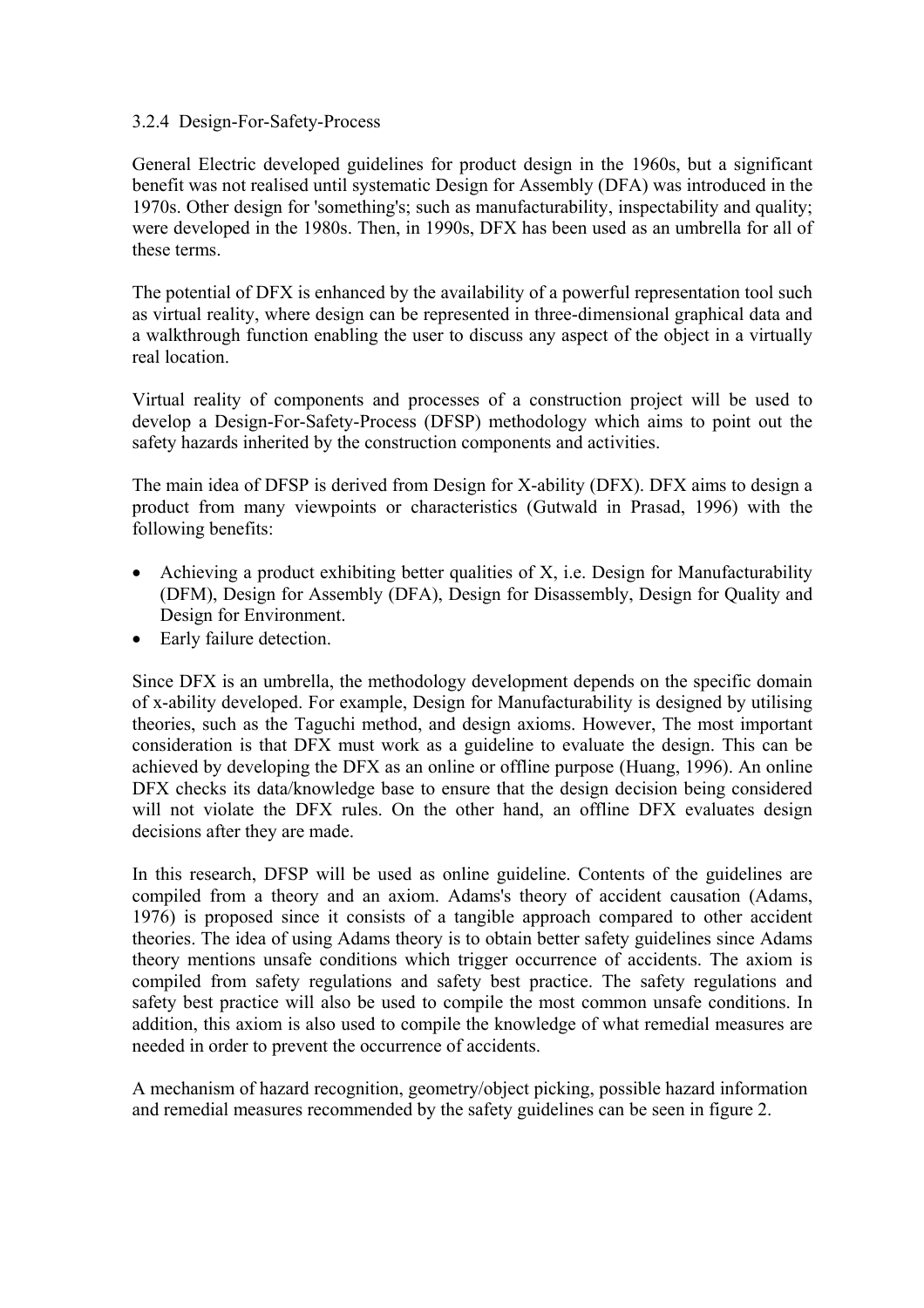

*Figure 2. Hazards Recognition and DFSP Mechanism* 

### **4. CONSTRUCTING THE VIRTUAL REAL CONSTRUCTION MODEL**

The virtual real construction model is developed using World  $Up^{TM}$ , a virtual reality software by Sense 8 Corporation. The construction components are constructed using primitive geometries, such as block, sphere and cylinder, and imported object created from 3D-modeller software, 3D Studio Max<sup>TM</sup>.

After the creation of construction components (phase one), the next phase is the modelling of construction processes. At this phase, the concept of countering is used as a simulation engine so that the virtually real construction model can mimic the construction process of the actual world.

### **4.1 Reusing of Object in a Universe Development**

The nature of typical building construction projects, having similar construction components, provides benefits in the development of a universe in terms of reusing one object to create other similar objects. Reusing of building construction objects in World  $Up^{TM}$  exists in several conditions:

Reusing objects for different locations. In construction, no two similar components occupy the same location, i.e. two walls with the same size are installed at different positions. The reusability of an object depends on the type of object source itself.

If the object source is a simple object created using World  $Up^{TM}$ , such as a sphere, block or cylinder, a subclass representing the object can be created and used to create many similar objects with similar properties. The value of 'translation' property can be modified to place the duplicate object in the location desired.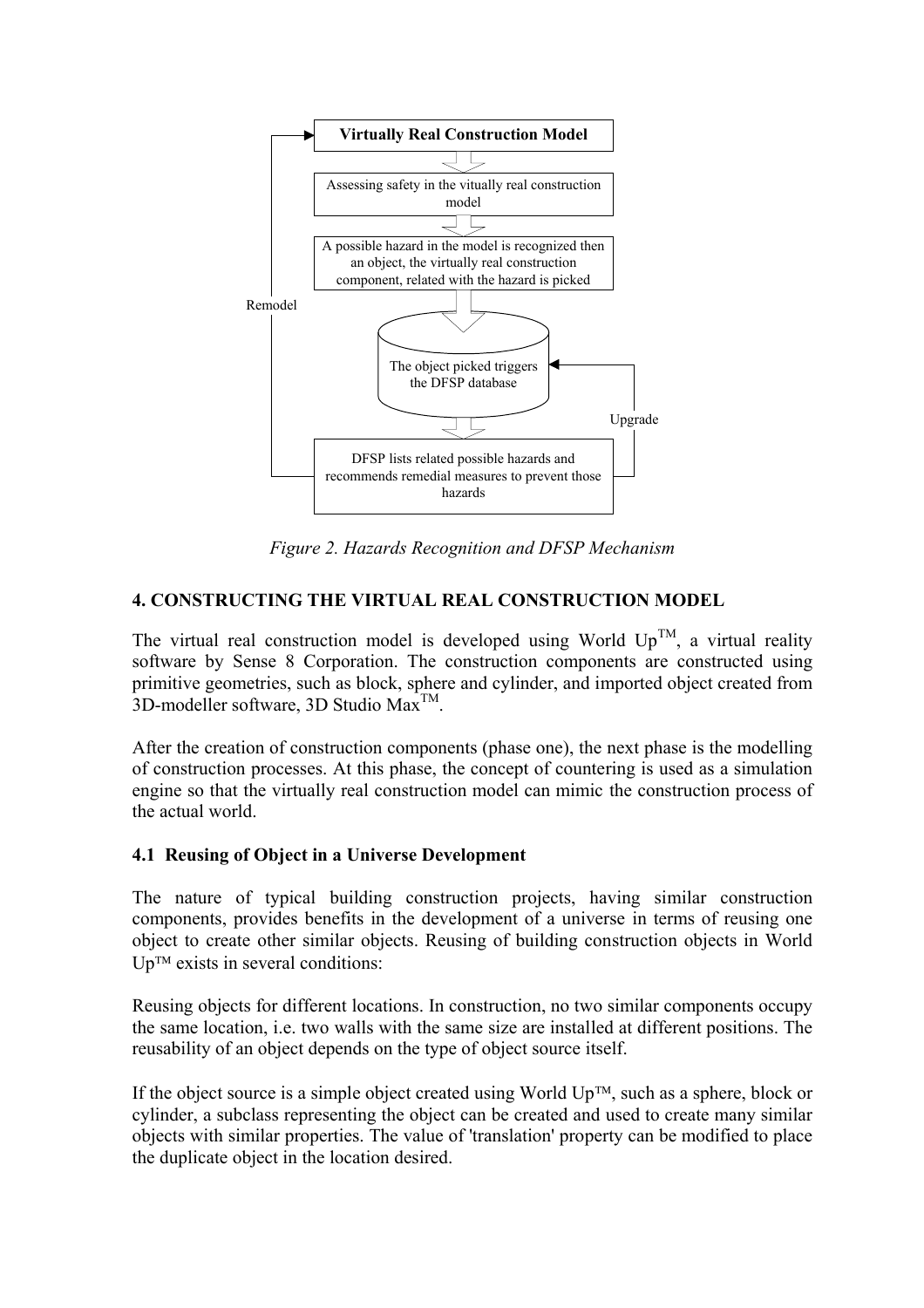If the object source is created by World  $Up^{TM}$  modeller or a third party modeller, the object source can be reused by adding it to the universe through the 'resource browser'.

Reusing objects with different dimensions. Construction components can be created by using primitive geometry, i.e. columns and beams can be created using the block, primitive geometry. The block geometry object source can be stored as one unit of length, width and depth. This one unit object source is used in the universe as a column by stretching the length, width and depth. Several columns can be created by using this object source, however, modifying the value of the stretch property of any column, for example, also changes the other columns from the same object source, the siblings. For example, in order to create a column from the same object source and also with an independent length, width and depth control, the new column must be assigned as a 'ForkImported' object, a function of World  $Up^{TM}$ .

### **4.2 Simulating the Construction Process**

Adjei-Kumi and Retik (1997) noted that present planning systems, which use CAD technology to generate and simulate the process of constructing a facility graphically, only go as far as the visualisation of project schedules at the component level. They proposed to visualise the construction components and processes in Provysis. That visualisation of construction processes, however, does not mimic the real processes of a construction project. Provysis only fades in the construction component assumed to be constructed and fades out the successor components, instead of showing how the object/component is transported and installed.

Bick et al. (1998) developed a visualisation system in the manufacturing domain. In this system, the simulation supports object translation from one location to another location in a specified time. The translation of the object is determined by using origin and destination of object location while time control is achieved by specifying when the process takes place, t<sub>start</sub> and t<sub>end</sub>.

In the real world, location and time are the most important variables, in order to represent a dynamic environment. Changing the value of these variables determines where the object will move in terms of location and how long the movement is in terms of time.

These two variables are also important for the purpose of simulating the virtually real construction process. The most basic construction process is translation and rotation of an object. Other processes such as installing and removing an object can be derived from the concept of object translation and rotation. For example, installing a prefabricated wall can be simulated as translation from the stockpile location to the destination location.

In order to transport an object from the origin location to the destination location in a specified time, four user variables - *origin of location, destination of location, starting time to move and duration of translating* - must be defined. Origin of location and destination of location are user defined properties that can be represented as  $x_0$ ,  $y_0$ ,  $z_0$ ,  $x_t$ ,  $y_t$  and  $z_t$ . The object moves by changing the value of its translation properties from  $x_0$ ,  $y_0$ ,  $z_0$  to  $x_t$ ,  $y_t$ ,  $z_t$ (figure 3). The duration for transporting is used to display a smooth movement of the object instead of leaping from one location to another location.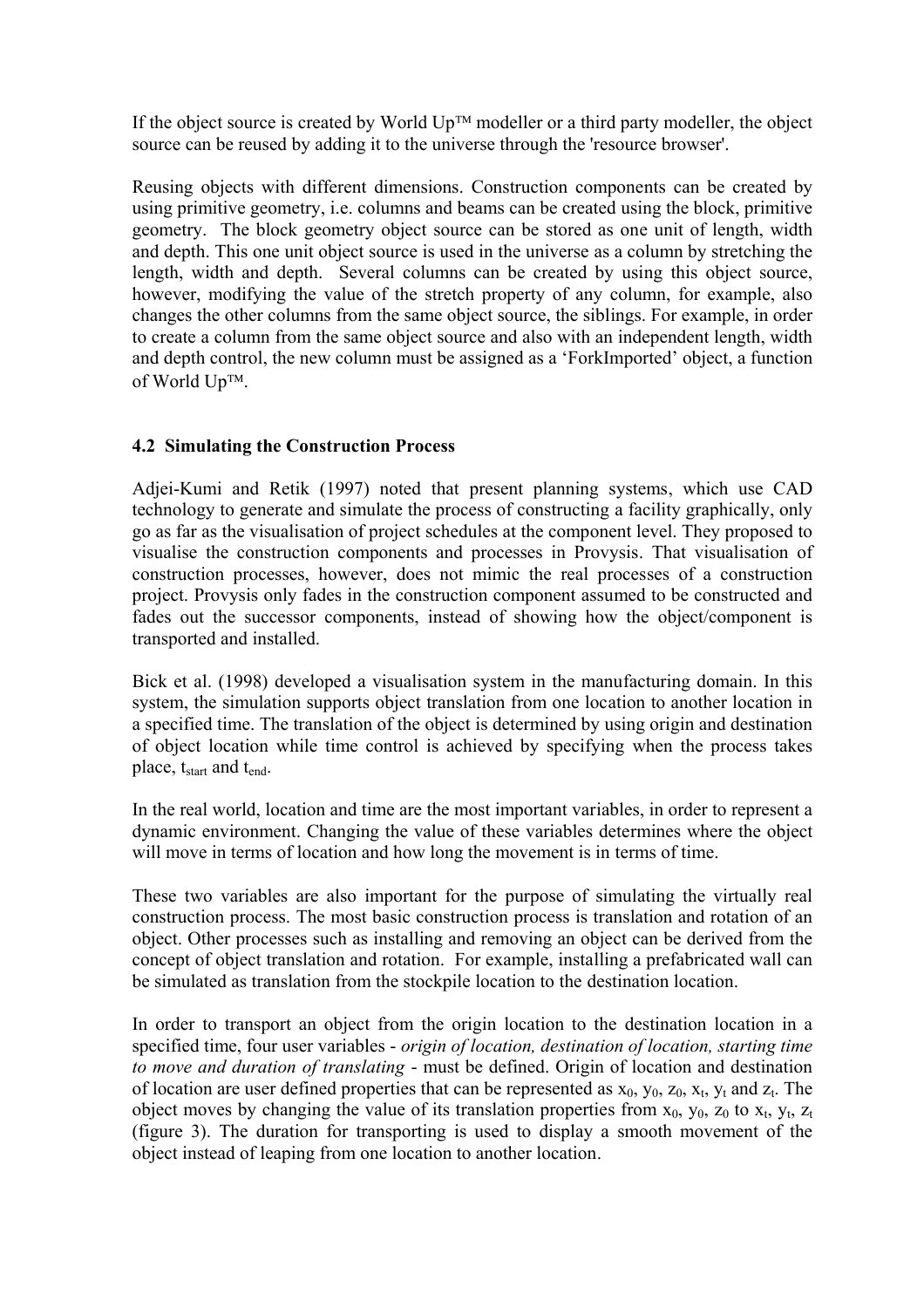

•Origin and Destination of an object location:  $(x_0, y_0, z_0)$  and  $(x_t, y_t, z_t)$ 

•Countering system: Counter = Counter + Acc  $F$ 

Start time to move  $(t_0)$  and end time to move  $(t_{end})$ .

*Figure 3. Object Translation Mechanism* 

A more complex translation can be achieved by increasing the number of location userdefined properties, such as origin of location  $(x_0, y_0, z_0)$ , middle of location  $(x_1, y_1, z_1)$  and destination of location  $(x_2,y_2,z_2)$ . This method creates two phases of movement, from the origin to the middle (phase one) and the middle to the destination (phase two). Since this method creates two phases of movement, the duration of object translation must be distributed linearly in order to achieve a constant speed of translation (see figure 4).

> Distance Phase 1 (D1) =  $((x1-x0)^2 + (y1-y0)^2 + (z1-z0)^2)(0.5)$ Distance Phase 2 (D2) =  $((x2-x1)^2 + (y2-y1)^2 + (z2-z1)^22)^20.5$ Total Distance ( $Dtotal$ ) =  $D1 + D2$ Duration of Transporting =  $Total = ObjCtr$ Phase 1 Duration (TD1) = (D1/Dtotal) \* ObjCtr Phase 2 Duration (TD2) = (D2/Dtotal) \* ObjCtr

#### **4.3 Countering System as a Simulation Engine**

In World  $Up^{TM}$ , the location of an object in the virtual world can be determined by setting the value of the translation property.

Adjei-Kumi and Retik (1997) noted that the main purpose of PROVYSIS<sup>TM</sup>'s process data, such as start times, finish times, duration and graphical images, is to facilitate the visualisation of the simulation of the generated construction schedule. They integrated the VR application with a project management tool, Primavera Project Planner. This system supports the usual practise of scheduling in the industry, but it does not explain how to control the time scale. Time scale factor is important to adjust a speed level so that the user can analyse the VR simulation at a desired and controllable speed. If the simulation is

*Figure 4. Linear Distribution of Translation Duration*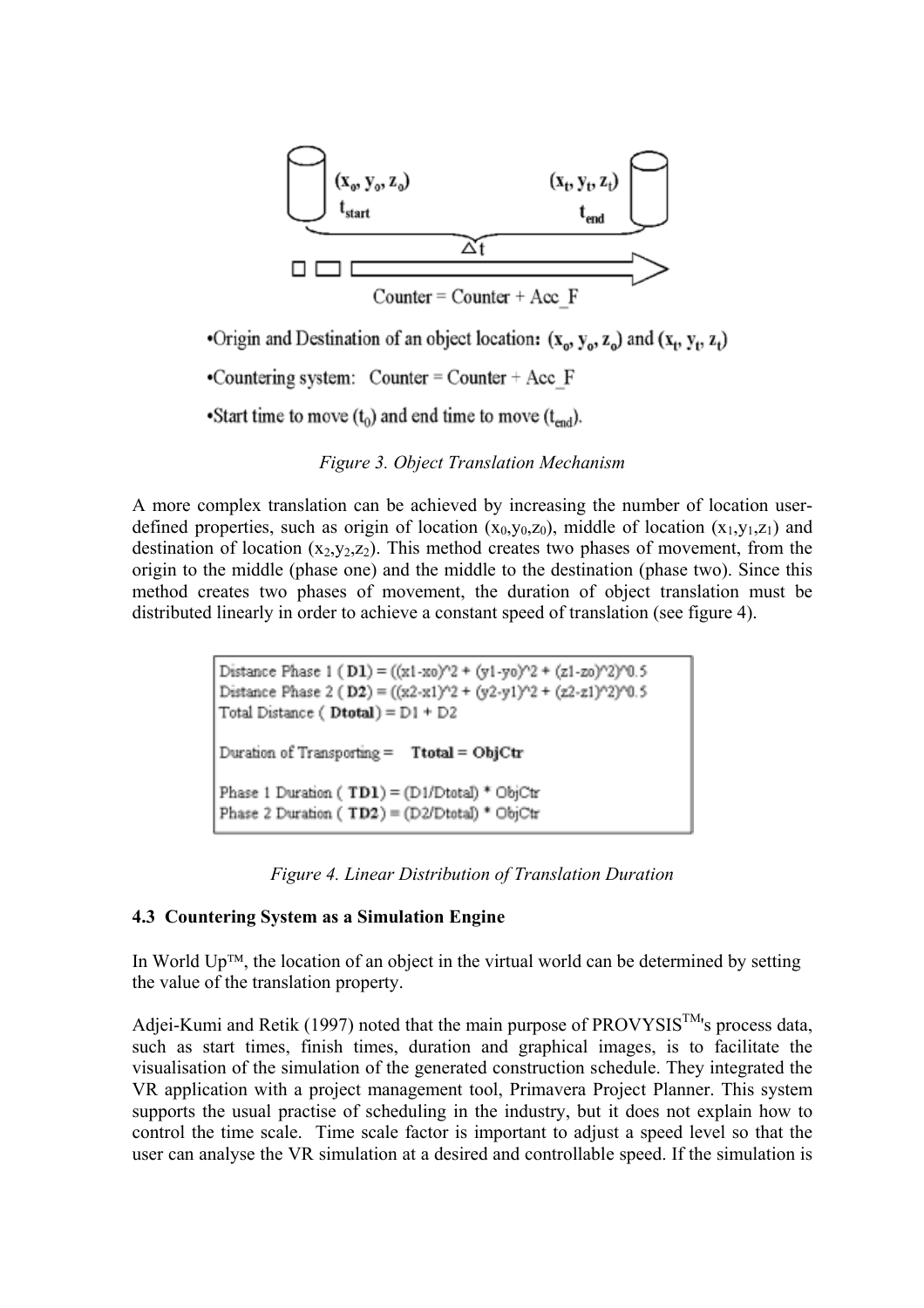too fast, it may cause dizziness to the user and it will be difficult to observe the simulation, while a slow simulation may cause impatience.

In order to represent time in the World  $Up^{TM}$  universe, a counter system is used (see table 1). When the simulation is run, World  $Up^{TM}$  goes through the entire simulation loop for each frame that the simulation is run. The counter works every time World  $Up^{TM}$  simulates the universe. The counter is increased every time that a new cycle of simulation is started. Since the counter will be increased every frame, an object can be designed to translate whenever the object start counter (OSC) is equal with the counter for a certain duration of ObjCtr (see figure 5). For example, an object will be triggered to translate or move, when the counter is the same as OSC, 300, for the duration of 100 (ObjCtr). So, the object will stop at its last position when the counter is 400.

The increment of the counter determines how fast the object moves. This increment can be determined by creating an acceleration factor variable ( Acc\_F ), which is a time scale (see figure 5). The greater the factor, the faster is the translation of the object. This time scale factor influences only the speed of counter calculation, not the number of frames per second at which the universe is rendered, which depends on the computation capability of the computer, number of polygons rendered, number of pixel filled and the display card. The faster the frame rate is rendered, the better quality of graphic animation is achieved.

Table 1. Scheduling Comparison between Real Practice of Construction and VR Simulation.

|                        | <b>Real Practice</b>                                                                                                                                                                                                                                                                                                                                                                                                                                                                                                                                                                                                         | <b>VR</b> Simulation                         |
|------------------------|------------------------------------------------------------------------------------------------------------------------------------------------------------------------------------------------------------------------------------------------------------------------------------------------------------------------------------------------------------------------------------------------------------------------------------------------------------------------------------------------------------------------------------------------------------------------------------------------------------------------------|----------------------------------------------|
| Time Control           | Calendar                                                                                                                                                                                                                                                                                                                                                                                                                                                                                                                                                                                                                     | Counter                                      |
| <b>Task Started</b>    | As Specified Date, i.e.                                                                                                                                                                                                                                                                                                                                                                                                                                                                                                                                                                                                      | As Specified Counter, i.e. when the universe |
|                        | 1 Jan 2000                                                                                                                                                                                                                                                                                                                                                                                                                                                                                                                                                                                                                   | counter reach 200                            |
| <b>Task Completion</b> | Number of Days, i.e. 5 days                                                                                                                                                                                                                                                                                                                                                                                                                                                                                                                                                                                                  | Number of Counter, i.e. 100                  |
|                        | $Counter = Counter + Acc F$<br>If object start<br>$counter (OSC) =$<br>Counter<br>$Yes = Moving$<br>"""""Phase One<br>if $(Counter - OSC) \leq TDI$<br>$X = X_0 + (X_1 - X_0)/TD1$ * Counter<br>$Y = Y_0 + (Y_1 - Y_0)/T D1 *$ Counter<br>$Z = Z_0 + (Z_1 - Z_0)/T D_1 *$ Counter<br>end if<br>"""""Phase Two<br>if (Counter - OSC) > TD1 and (Counter - OSC) <= ObjCtr<br>$X = X1 + (X2-X1)/TD2$ * (Counter - TD1)<br>$Y = X2 + (Y2 - Y1)/TD2$ * (Counter - TD1)<br>$Z = Z2 + (Z2 - Z1)/TD2$ * (Counter - TD1)<br>end if<br>""""" Object on the Position<br>if (Counter - OSC) > ObjCtr<br>$X = X2$<br>$Y = Y2$<br>$7 - 70$ |                                              |

*Figure 5. Countering System for Simulation Engine* 

 $\begin{vmatrix} 2 - 22 \\ \text{end if} \end{vmatrix}$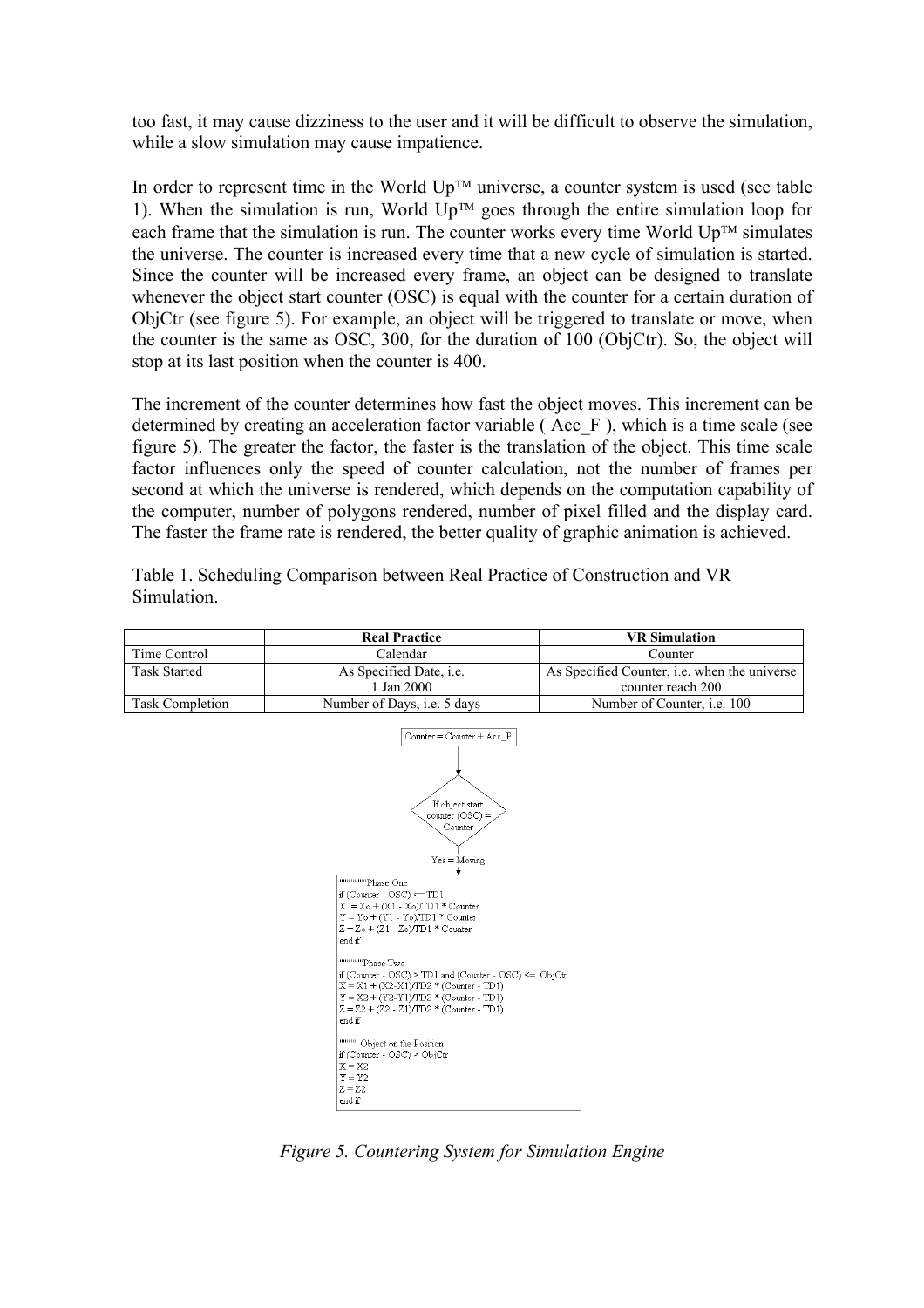### **7. CONCLUSION**

The traditional approach using 2D drawings results in bulky and separated design drawings and philosophies. This problem leads to difficulties for an end-user in order to create a 3D mental picture for construction purposes. VR can integrate this design information into one universe and also add in design content such as the construction processes, methods and safety planning.

The overall model proposed consists of virtually real construction model (components and processes), virtual reality function and DFSP, an online safety guideline. The integration of virtually real construction model and DFSP aims to stimulate the safety hazard identification and shows remedial measures needed to prevent the occurrence of the accidents. Three virtual reality function, collision detection, terrain following and geometry picking, are utilised in this model to provide a better walkthrough environment, a fall related to height behaviour and an object picking to trigger the DFSP database.

During the development of virtually real construction components, the reusability concept is important in constructing the VR universe since it can minimise development time and cost. Reusability can be achieved by using the inheritance concept of object orientation. Inheritance can be created by applying the concept of generalisation-specialisation which is also supported by World  $Up^{TM}$ .

During the modelling of construction processes, two important variables, location and time, are identified for the simulation purpose. In order to translate the object, the location variable must be defined with at least the origin of location and the destination of location variables. The time for object translation can be distributed linearly if the location consists of three points or more, such as  $(x_0, y_0, z_0)$ ,  $(x_1, y_1, z_1)$  and  $(x_2, y_2, z_2)$  in order to obtain a constant object translation.

Since time must also be represented for the simulation purpose, a counter system, counter  $=$  counter  $+$  Acc  $\overline{F}$ , is proposed which can simulate a time standard, such as a calendar, in the actual life. The universe counter will be increased by the factor of "Acc\_F" (acceleration factor), which also functions as a time scale to adjust the speed of the construction process as desired by the user every time a frame is calculated by World  $Up^{TM}$ . An adjustable speed control of simulation is important for user friendliness. If the simulation is too fast, the user might get dizzy and might not be able to analyse the simulation properly, but a slow simulation might cause user's impatience.

#### **REFERENCES**

Adams, E. E.: 1976, *Accident Causation within the Management System,* Professional Safety, October.

Adjei-Kumi, Theophilus and Retik, Arkady: 1997, A Library-based 4D Visualisation of Construction Processes, *IEEE Conference on Information Visualization, 27-29 August*, pp. 315-321, ISBN: 0-8186-8076-8.